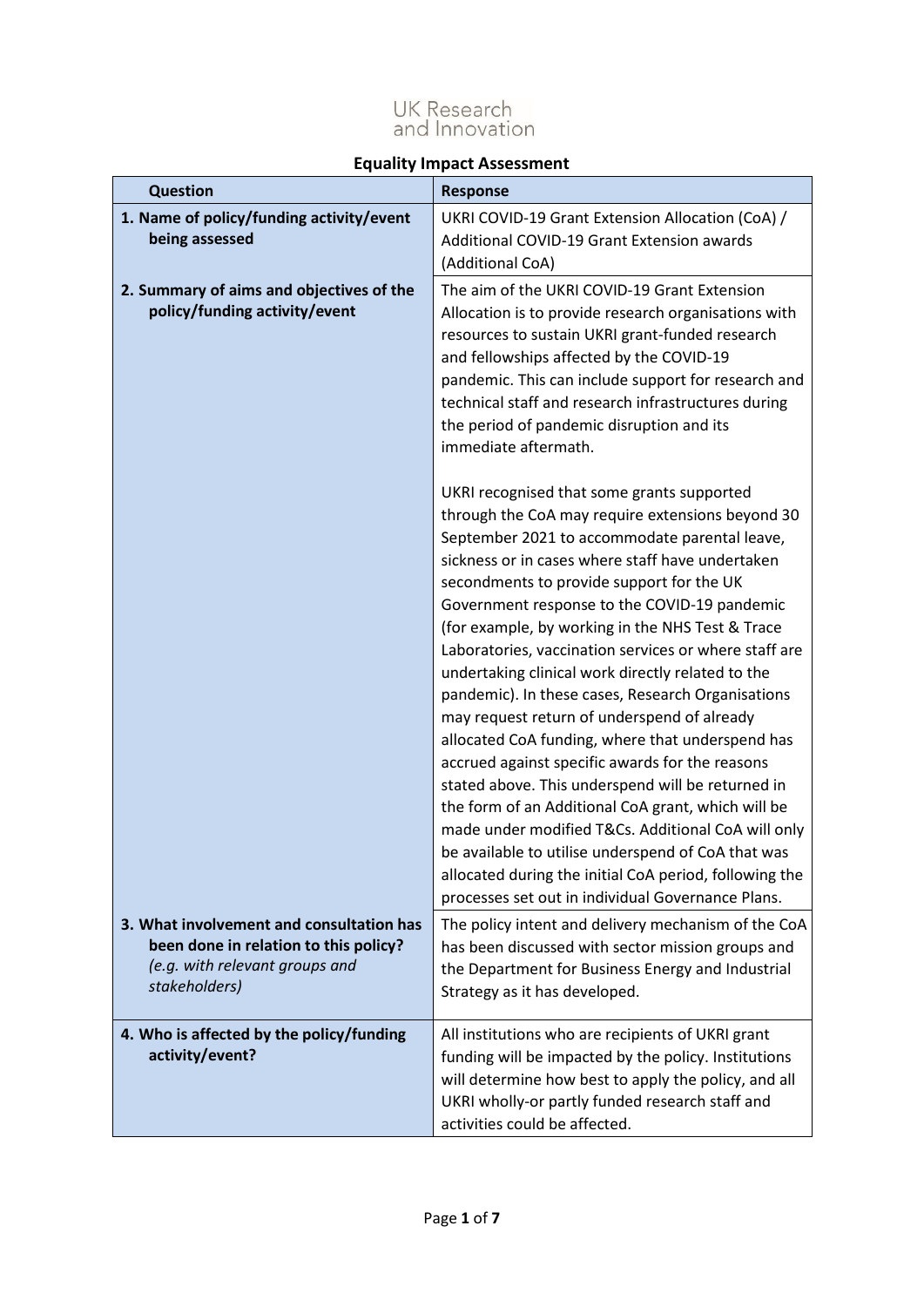**5. What are the arrangements for monitoring and reviewing the actual impact of the policy/funding activity/event?** 

Assurance would be through each institution providing a Governance Plan and detailed transactional reporting, based on the requirements set out in UKRI's Terms and Conditions accompanying guidance.

## **Measures in the policy implementation**

Protecting equality, diversity and inclusion is an important element of this allocation of funding to institutions. All institutions receiving this funding are asked to ensure continued diversity in the research population. The following measures are in place:

## **CoA offer letter**

The offer letter contains the following request to institutions:

 $\Box$  the funding maintains the balance of your organisation's 2020/21 grant funding by protected characteristics, and seeks to mitigate disadvantages to protected groups incurred through the pandemic and its impacts

#### **CoA Governance Plan**

The requested Governance Plan includes the following section:

**Assurance mechanism to maintain the funding balance % split by protected characteristics** 

*Organisations are themselves best-placed to determine the balance by protected characteristics to mitigate disadvantages to protected groups incurred through the pandemic and its impacts. Please describe the mechanism by which your organisation will distribute the CoA funding making sure that:*

- *the CoA funding will maintain the balance of your organisation's 2020/21 grant funding by protected characteristics, seeking to mitigate disadvantages to protected groups incurred through the pandemic and its impacts.*
- *you outline the balance by which your organisation will distribute the CoA by protected characteristics in line with the Equality Act 2010.*

#### **CoA terms and conditions**

The terms and conditions of the award contain two relevant sections:

3.7 Organisations are expected to ensure that equality, diversity and inclusion is considered and supported when allocating funds from this CoA towards disrupted grants. Therefore, the CoA needs to maintain the balance of an organisation's 2020/21 grant funding by protected characteristics and seek to mitigate disadvantages to protected groups incurred through the pandemic and its impacts.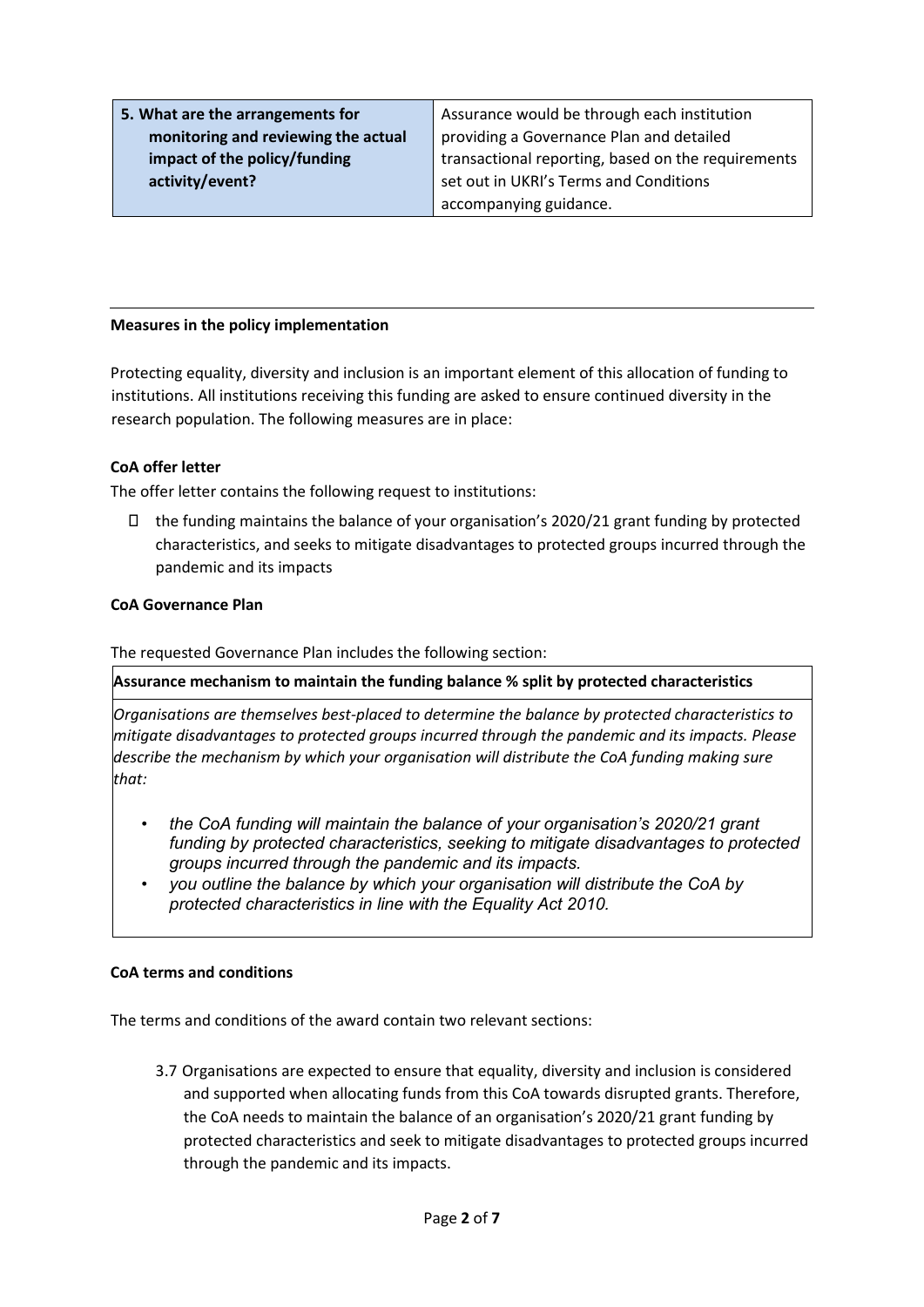5.2 Organisations may be asked to provide evidence of proportion funding distribution subject to Paragraphs 2.2 and 3.4. This may include the considerations taken to ensure that equality, diversity and inclusion is supported as described in Paragraph 3.7.

## **CoA reporting template**

UKRI is asking for organisations to provide data to show that the balance of diversity is maintained and to explain any divergence.

# **Organisation funding allocation by protected characteristics (%) based on the information normally collected by your organisation.**

Please describe the considerations on the decision-making process with which your organisation prioritised the use of the allocation.

As reported in your Governance Plan submitted before the start of the CoA award, please confirm that the CoA funding maintained overall:

the balance of your grant funding by protected characteristics groups and mitigated disadvantages to protected groups incurred through the pandemic and its impact.

## **FAQs**

The following additional guidance is provided in the FAQs.

## **What are the expectations for ensuring equality, diversity and inclusion?**

Our expectation is that the community of researchers (Investigators, postdoctoral researchers, technicians and software engineers, project managers and other research team members) supported by this additional funding will reflect the population funded through UKRI grants, whilst recognising some groups of people or individuals have been disproportionately impacted by the pandemic and so may need additional support.

If the population of researchers to which this additional funding is distributed is less diverse than the population usually funded by UKRI in your institution, please provide a rationale for this reduced diversity. If the population of researchers to which this additional funding is distributed is more diverse than the population usually funded by UKRI in your institution, or if this funding is targeted at researchers who have been disproportionately negatively affected by the pandemic, then there is no need to provide a rationale for this increased diversity.

We expect monitoring to be in line with data you currently hold and in line with the Equality Act 2010.

## Additional CoA awards

The Additional CoA awards will enable Research Organisations to request return of CoA underspend accrued against specific grants, where those grants will be unable to fully utilise their CoA allocation by the end date of the original awards (30 September 2021) due to the grants being extended to accommodate parental leave, sickness or in cases where staff have undertaken secondments to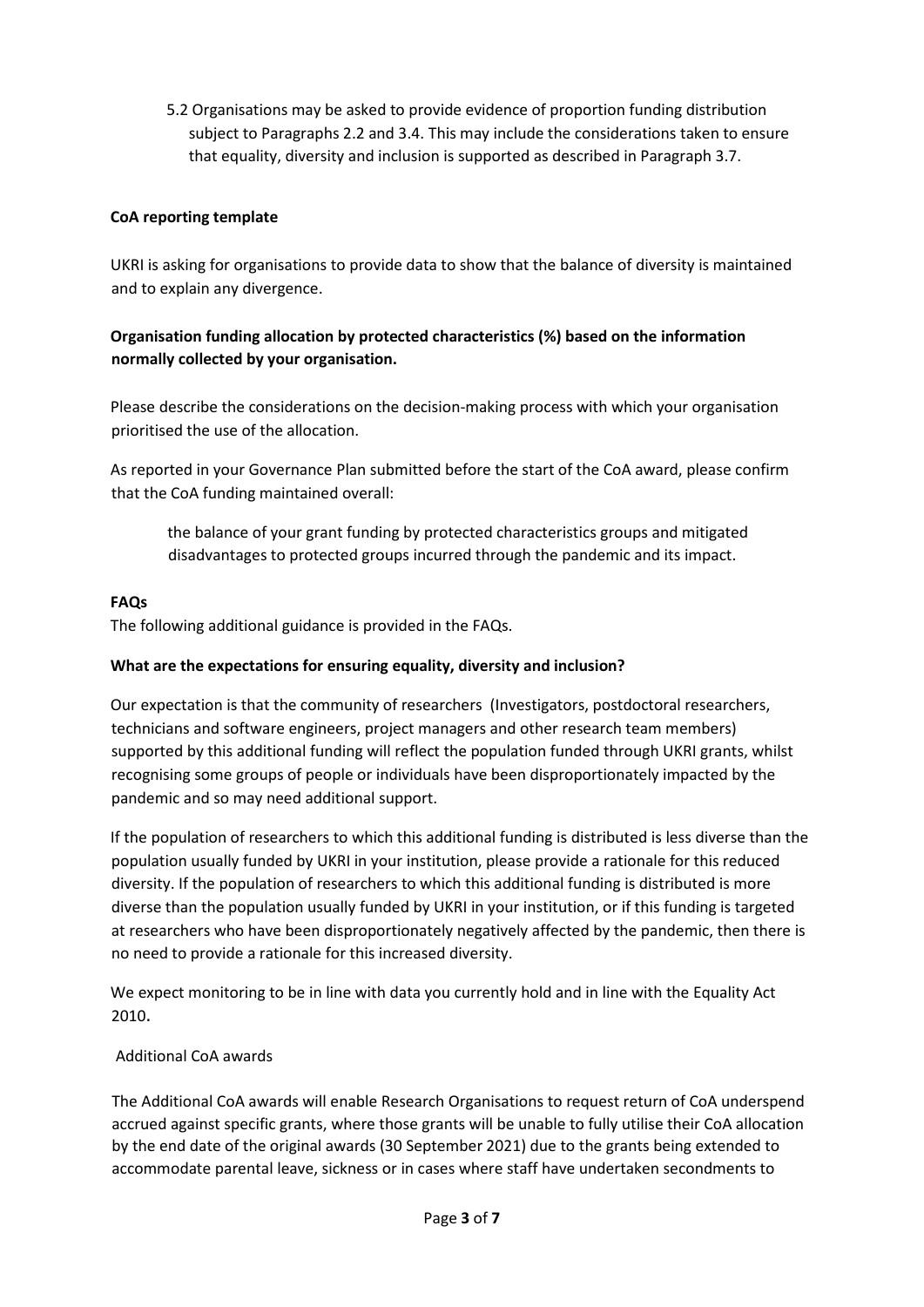provide support for the UK Government response to the COVID-19 pandemic (for example, by working in the NHS Test & Trace Laboratories, vaccination services or where staff are undertaking clinical work directly related to the pandemic). As an Additional CoA award can only comprise of underspend of previously allocated CoA, then the above considerations remain relevant.

## **Summary of issues that may lead to disadvantage**

UKRI considers organisations are best placed to identify the issues leading to disadvantage in the pandemic, but the following is an initial illustrative list of the issues UKRI is expecting organisations to consider.

Disruption of research activities through, for example, loss of access to labs, field work, data gathering, specialist computing and facilities, travel to work with collaborators, in the UK or internationally. The amount of work possible from home will vary and the possibilities to return to a normal research environment will vary.

While working at home, research-related staff will experience different household environments with some finding it difficult to find quiet or private space to work. They may have less access to equipment to support home working.

Those with caring responsibilities may have less or no time available to continue their research work.

Vulnerable and very vulnerable groups may be shielding or otherwise more cautious about engaging with research work in shared environments.

Research-related staff may have family members more likely to be at risk of Covid-19 through working in public-facing roles.

Some research staff or their families may have a period of illness with Covid-19.

Some research-related staff may be marginalised or less connected with their research groups, research organisation and research communities.

Potential greater impact of the pandemic on lower income families.

Potential loss of co-funding and participation from some partner organisations.

Loss of access to medical support for long-term health conditions.

Metal health issues arising or increased by the pandemic.

Staff on fixed term contracts less able to complete work to help them progress their careers.

Loss of opportunities for staff on fixed term contracts.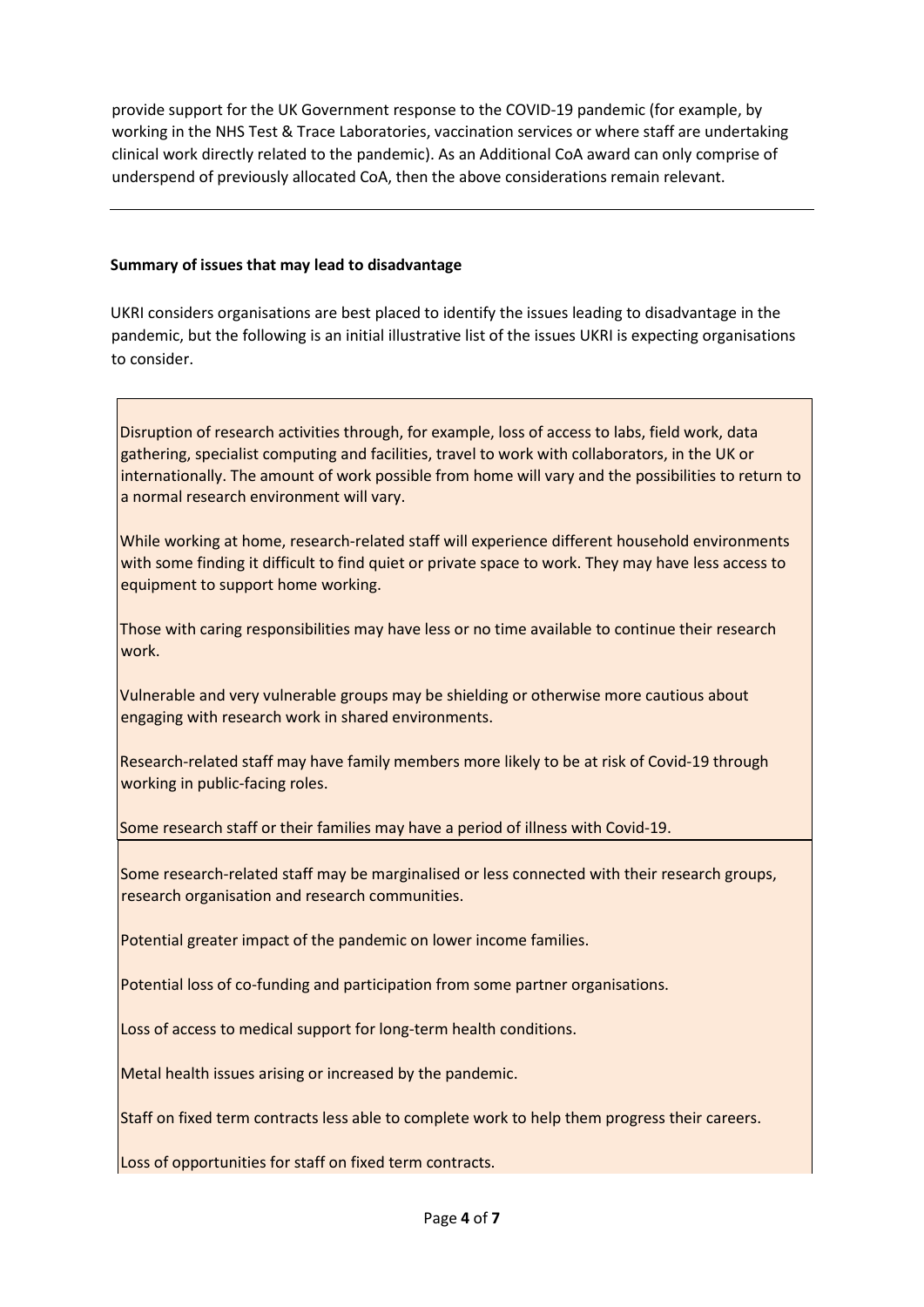| <b>Protected</b><br><b>Characteristic Group</b> | Is there a potential<br>positive<br>for<br><b>or</b><br>negative impact? | Please explain and give examples of any<br>evidence/data used                                                                                                                                                                                                                                                                                                                                                                                                                                                                                                                                    |
|-------------------------------------------------|--------------------------------------------------------------------------|--------------------------------------------------------------------------------------------------------------------------------------------------------------------------------------------------------------------------------------------------------------------------------------------------------------------------------------------------------------------------------------------------------------------------------------------------------------------------------------------------------------------------------------------------------------------------------------------------|
| <b>Disability</b>                               | Possible                                                                 | There is potential for a negative impact on those<br>that may be subject to shielding and/or more<br>susceptible to COVID-19 or need different<br>assistance to work from home or in changed<br>work environment. There is the potential to<br>mitigate these issues and they should be<br>addressed in the CoA in the Organisational<br>Governance plan.<br>Where grants have had to be extended due to ill-<br>health, the Additional CoA awards will enable<br>grants that have accrued underspend for these<br>reasons additional time to utilise their originally<br>allocated CoA funding. |
| <b>Gender reassignment</b>                      | Unlikely                                                                 | It is not expected that this will have an impact,<br>although some people may be marginalised in<br>the research environment.                                                                                                                                                                                                                                                                                                                                                                                                                                                                    |
| <b>Marriage or civil</b><br>partnership         | Unlikely                                                                 | It is not expected that this will have an impact.                                                                                                                                                                                                                                                                                                                                                                                                                                                                                                                                                |
| <b>Pregnancy and</b><br>maternity               | Possible                                                                 | It is possible that there may be a negative impact<br>on those staff who are pregnant or are expecting<br>during the period of the extension.<br>It is possible that there may be a positive impact<br>on those who are pregnant that may now<br>receive maternity pay owing to the extension<br>which they might not have received if their<br>award completed as planned.<br>The Additional CoA awards will enable grants<br>that have accrued underspend due to parental<br>leave additional time to utilise their originally<br>allocated CoA funding.                                       |
| Race                                            | Possible                                                                 | Researchers from a minority ethnic background,<br>or their families, may be more likely to suffer<br>serious ill health due to Covid-19, in part due to<br>more likely to work in public-facing roles.                                                                                                                                                                                                                                                                                                                                                                                           |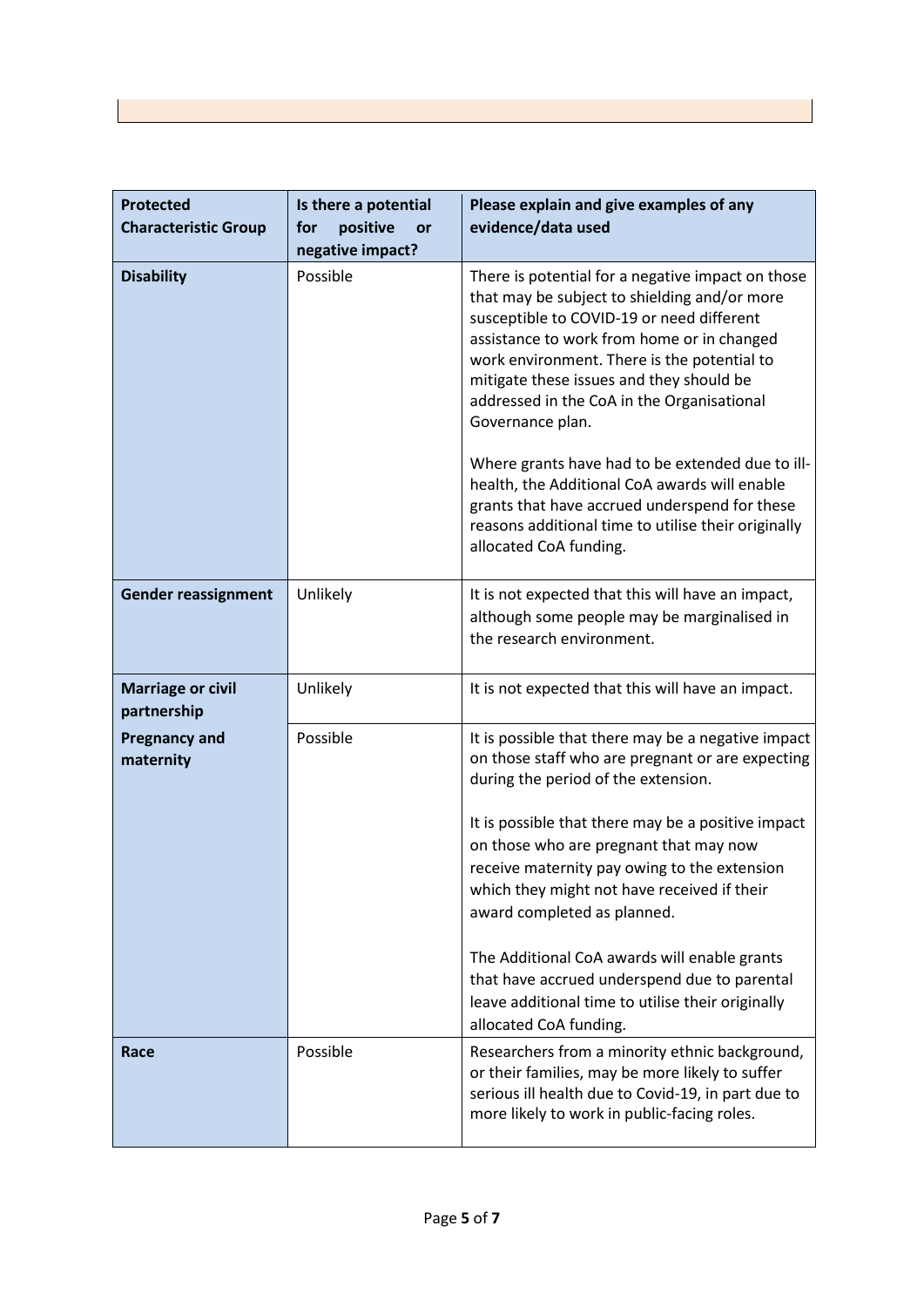|                           |                   | It is possible there may be a negative impact on<br>those with cultural differences to remain<br>engaged with their research team/community.                                                                                                                              |
|---------------------------|-------------------|---------------------------------------------------------------------------------------------------------------------------------------------------------------------------------------------------------------------------------------------------------------------------|
| <b>Religion or belief</b> | Unlikely          | It is not expected that this will have an impact,<br>although some people may be marginalised in<br>the research environment.                                                                                                                                             |
| <b>Sexual orientation</b> | Unlikely          | It is not expected that this will have an impact,<br>although some people may be marginalised in<br>the research environment.                                                                                                                                             |
| Sex (gender)              | Possible - likely | It is possible that there will be a negative impact<br>on women who are more likely to have<br>caring/childcare responsibilities. There is the<br>potential to mitigate these issues and they<br>should be addressed in the CoA in the<br>Organisational Governance plan. |
| Age                       | Possible - likely | There is a possible negative impact to those who<br>are older if they are needing to shield at home or<br>otherwise more vulnerable.                                                                                                                                      |

# **Evaluation:**

| <b>Question</b>                                                                                                                      |                                                                                                                                                                                                                                                                                                                                                                                                                                       | <b>Explanation / justification</b>                            |
|--------------------------------------------------------------------------------------------------------------------------------------|---------------------------------------------------------------------------------------------------------------------------------------------------------------------------------------------------------------------------------------------------------------------------------------------------------------------------------------------------------------------------------------------------------------------------------------|---------------------------------------------------------------|
| Is it possible the proposed change in<br>policy, funding activity or event could<br>discriminate or unfairly disadvantage<br>people? | Yes, but the organisations receiving the funding are<br>requested to mitigate this.<br>The Additional CoA awards will enable grants that have<br>accrued underspend some additional time to utilise the<br>originally allocated CoA funding, where that<br>underspend has accrued due to parental leave,<br>sickness or in cases where staff have undertaken<br>secondments to support the UK Government response<br>to the pandemic. |                                                               |
| <b>Final Decision:</b>                                                                                                               | <b>Tick the</b><br>relevant<br>box                                                                                                                                                                                                                                                                                                                                                                                                    | Include any explanation / justification<br>required           |
| 1. No barriers identified; therefore, activity<br>will proceed.                                                                      | X                                                                                                                                                                                                                                                                                                                                                                                                                                     | With the diversity requirements for<br>research organisations |